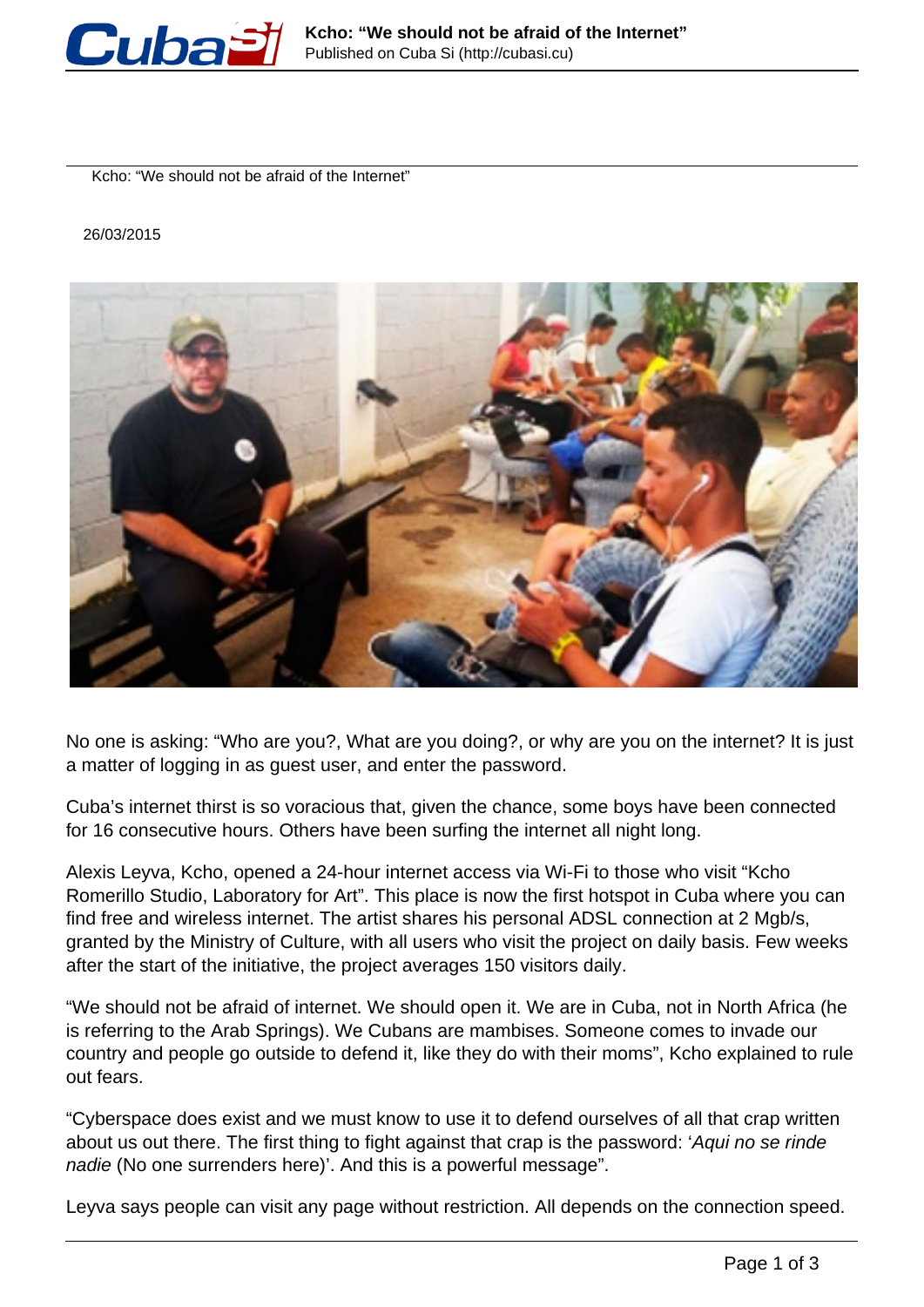Of course, it varies according to the number of users connected simultaneously. "There are web pages forbidden, but it happens because of the U.S. blockade. We are providing free access here", the artist confirmed.

Before the question on the cost of connectivity, the creator admitted it is expensive but it is also worthy. "The Revolution provided me free education and it was way more expensive. My work pays this Wi-Fi, this service. The number is not important. Cuba gave me the tools to overcome any obstacle, face any tasks, and be useful. I was raised with that purpose.

"In today's Cuba, it is more important to do this than buying a house at the beach (we can do that now). A man is happy with a house to live in. There are people living with less. Life is short, and we should not pass away without trying to send a good message. If there is a thing you learn in Cuba, it is to share what you have".

Despite free and open access to internet is grabbing headlines now, the library Juan Almeida Bosque (belonging to this cultural center) already offered the service since 2013. Large queues were organized from Tuesday to Sunday —6:00am-9:00pm— to get internet access.

In this first chatroom, a woman, saleswoman at the Comodoro Hotel's toy shop, after visiting the laboratory for months, found her sister who had flown to Europe ten years ago and the family did not know about her.

These stories of reunion, closeness, are very familiar at Kcho Romerillo Studio. The Wi-Fi experience, regardless of being short, could be seen as the future of a computerized Cuba. It also reveals that visitors' main goal is to communicate with their families and friends abroad.

# **ROMERILLO: MORE THAN A FREE WI-FI**

Cuba

Amanda opens her laptop, logs in as a guest user 4 and writes the password "aquinoserindenadie". She studies at ENA (National School of Arts) and visits every day the studio to chat with her father who is not living here in Cuba.

"It was tough to pay 5 cuc for each card. I could do it twice in a month. What Kcho has done is something awesome. He is bringing families together".

## **Do you know why the password?**

The password got my attention the first time I logged in, and then I asked. A woman who works here told me it was a phrase said by Almeida in a battle after the Granma landing.

## **Are you here only for the Internet?**

Normally, yes. But the connection is not always good and then I enter the library and enjoy the gallery. I also talked to other boys.

I believe this is the goal of Romerillo, to make young people come closer to art, history. Romerillo is more than a free Wi-Fi.

"The Wi-Fi is just another tool to bring people closer to culture, education. It also deserves credit to exhibit Wilfredo Lam's biggest dish since it had never been exhibited before. It is true some are here because of the Wi-Fi, but you cannot leave here talking only about it," Leysi Rubio, project's spokeswoman, says.